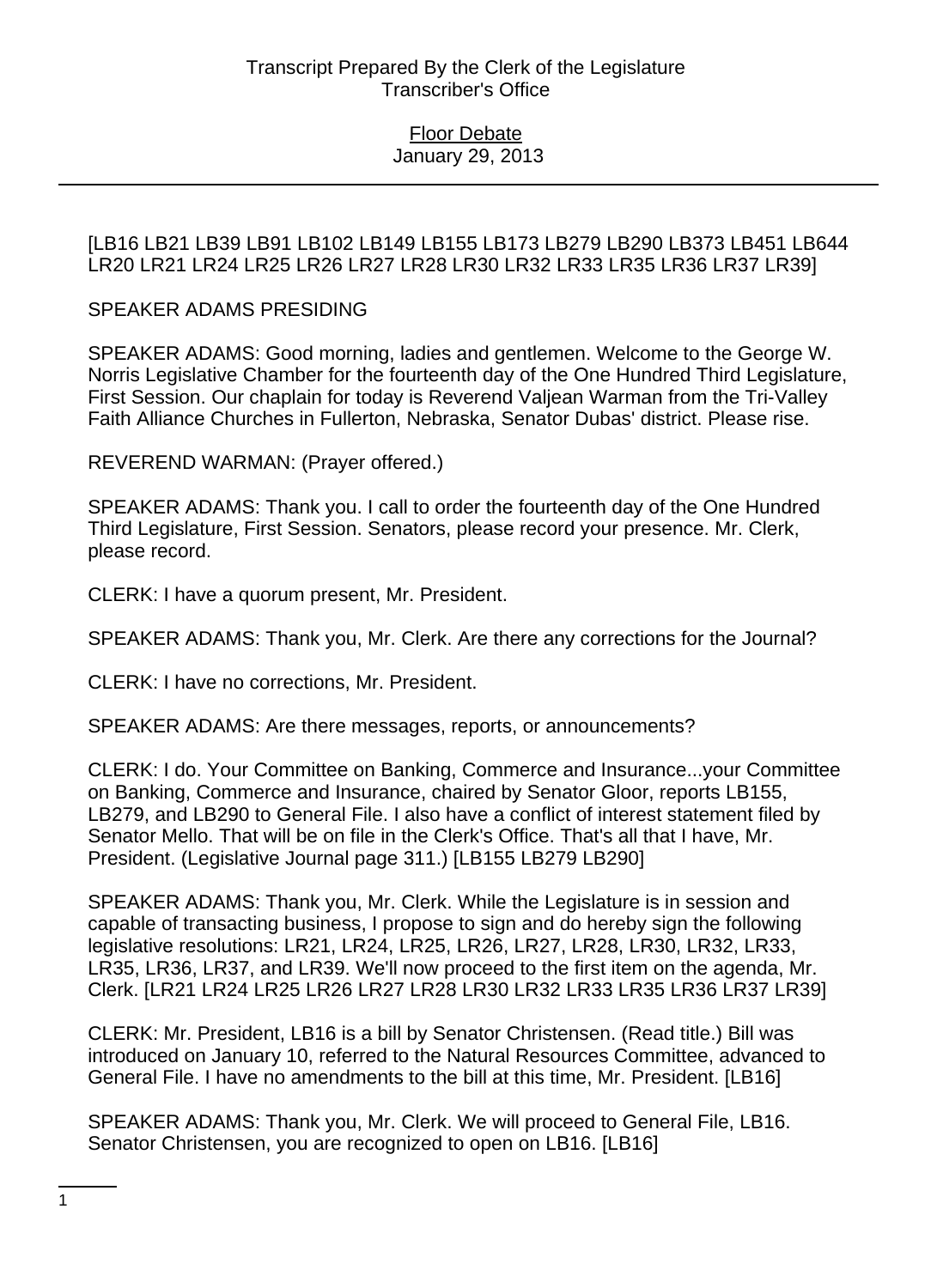# Transcript Prepared By the Clerk of the Legislature Transcriber's Office

## Floor Debate January 29, 2013

SENATOR CHRISTENSEN: Thank you, Mr. President. Good morning, colleagues. LB16 amends Section 90-278, which was enacted by LB739 in 2012, to transfer Champion Mill State Historical Park and Champion Lake State Recreation Area from the Game and Parks to Chase County. The bill would add a revision clause to Section 90-278 so that if certain conditions arise in the future, the title would revert back to Game and Parks Commission. Chase County Commissioners contacted me this fall to introduce a bill adding this revision clause. They worked with Game and Parks regarding the clause and arrived at this language. Game and Parks has used revision clauses in the past with properties transferred where the park or properties had received federal funds through the land and water conservation program. This program requires the properties to maintain their public purpose for which the money was given, if they receive such federal funds. Game and Parks use revision clause to make sure this obligation is kept. The revision clause would allow the property to revert back to the Game and Parks should two things happen in the future. The two conditions provided in the revision clause revert the title of the property back to Game and Parks in the event that, one, Chase County ceases to operate the property as a public park or recreation area or, two, a financial need arises pertaining to the park that is detrimental to the county. LB16 was advanced out of Natural Resources Committee with a unanimous 8-0 vote with no opposition. Thank you for your consideration of LB16. I would urge your advancement to Select File. [LB16]

SPEAKER ADAMS: Thank you, Senator Christensen. Are there senators that wish to speak to the bill? Seeing none, Senator Christensen, you're recognized to close on the advancement of LB16. Senator Christensen waives closing. The question before the body is the advancement of LB16 to E&R Initial. All those in favor vote aye; all those opposed vote nay. Have all voted that wish to? Record, Mr. Clerk. [LB16]

CLERK: 35 ayes, 0 nays, Mr. President, on the advancement of LB16. [LB16]

SPEAKER ADAMS: The bill advances. Mr. Clerk, we'll proceed to General File, LB102. [LB16 LB102]

CLERK: Mr. President, LB102 is a bill by Senator Watermeier. (Read title.) Bill was introduced on January 10 and referred to Natural Resources for public hearing. I have no amendments to the bill, Mr. President. [LB102]

SPEAKER ADAMS: Thank you, Mr. Clerk. Senator Watermeier, you are recognized to open on LB102. [LB102]

SENATOR WATERMEIER: Thank you, Mr. President and members of the Legislature. I bring to you LB102, which simply strikes the requirement that applications for a permit to appropriate water and a permit for incidental or intentional underground storage lists the Social Security number of the applicant. The inclusion of Social Security numbers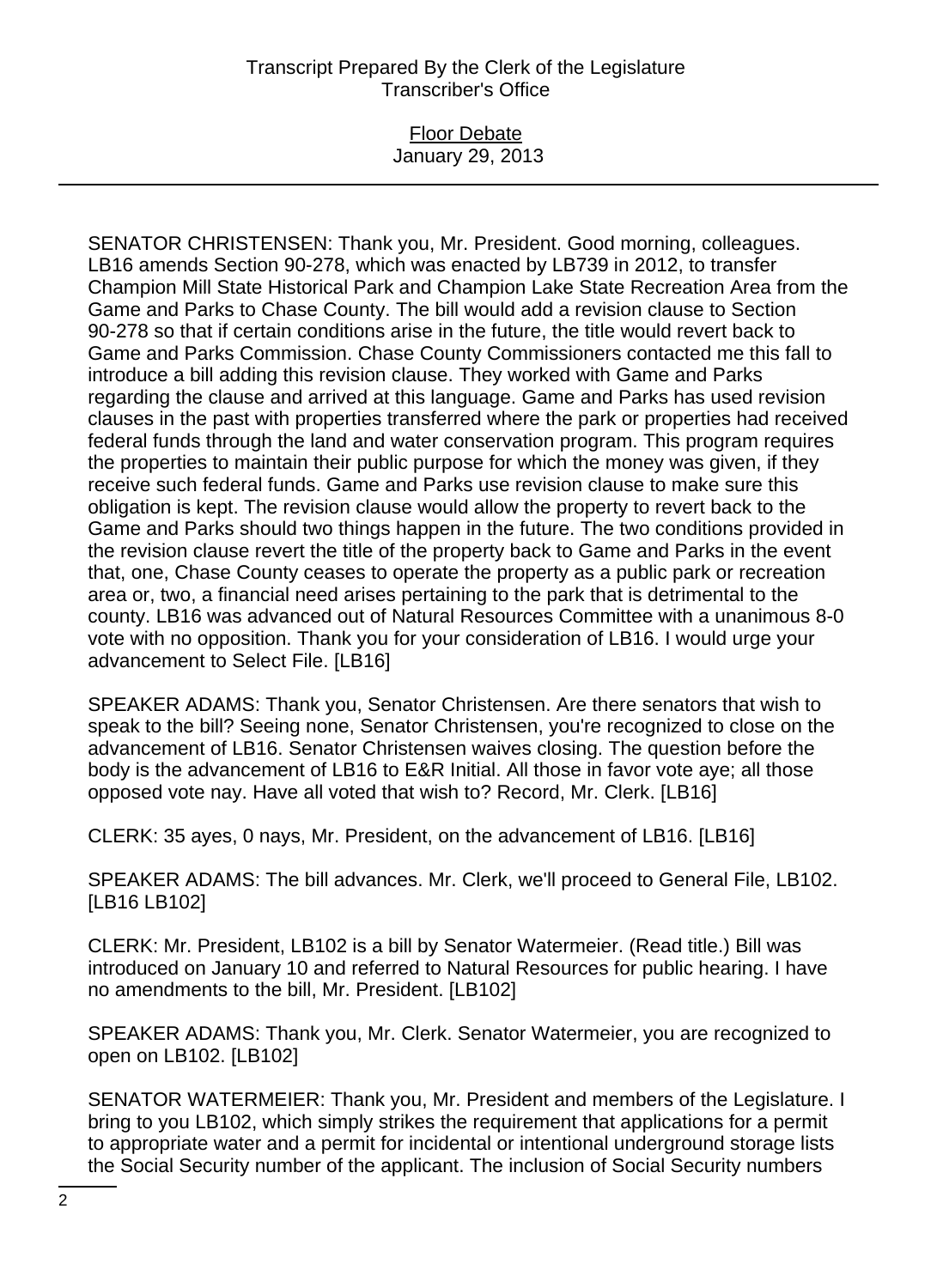## Transcript Prepared By the Clerk of the Legislature Transcriber's Office

## Floor Debate January 29, 2013

on such applications was initially required as part of a comprehensive legislation passed in 1997 entitled the License Suspension Act. The Legislature found that the potential suspension of a professional, occupational, or recreational license or a motor vehicle operator's license for failure to pay child support was an effective technique for the enforcement of child support orders. The Department of Natural Resources requested the introduction of this bill. They believe that it is overly burdened interpretation for such water permits to fall under the definition of occupational licenses. Similar legislation to LB102 has been passed in recent years eliminating the Social Security number identification requirements from certain applications after determining that its inclusion wasn't necessary to carry out the purpose of the original law. The most recent example would be the passage of LB805 last year that repealed the Social Security number requirements for individuals seeking a fireworks display permit. The Department of Natural Resources searched their records and have found that there have been absolutely no requests for information that applicants using Social Security number identification. The inclusion of this information serves no purpose to the Department of Natural Resources but requires additional work of staff to protect the applicant's identity, as these documents are public records. With the widespread problem of identity theft, the passage of LB102 will help protect the privacy of the public without hindering the original purpose of the license suspension law. The public hearing on LB102 was heard last week. No one testified against the bill and the Natural Resources Committee unanimously advanced LB102 to the floor of the Legislature. I would encourage your favorable vote on advancement of LB102. Thank you, Mr. President. [LB102]

SPEAKER ADAMS: Thank you, Senator Watermeier. The floor is now open for discussion. Senator Chambers, you're recognized. [LB102]

SENATOR CHAMBERS: Thank you. Mr. President, members of the Legislature, even if this morning we're home on the range, I've got a discouraging word or two to say, and I'm going to say it once. And if my saying it once doesn't work, then I will do something different. My staff member is a black woman. She is not going to be disrespected by anybody in this Legislature or anywhere else and I become aware of it. When she is in my office, nobody comes in there and just starts walking around and yoo-hooing and where's Senator Chambers. There's not one of you whose office I have entered who can say that I did not stand and courteously wait until your staff member acknowledged me, then I ask, is the senator here. I don't run other people's offices and nobody is going to run mine. And Cindy is going to be respected. It's my responsibility to make sure of that. I shouldn't even have to say this. But when these white people want to tell me that there are no problems and I'm imagining them, I'm telling you they are crazy. Because you don't experience it, that doesn't mean it doesn't happen. So I'm saying it. And whatever other people are willing to put up with, I am not. And now that I have made that comment, I hope nothing comes up during the session where I have to make similar comments. But I want you all to know that I will not bite my tongue. I'm not here to make friends. I'm here to do a job. I will be as respectful as the circumstances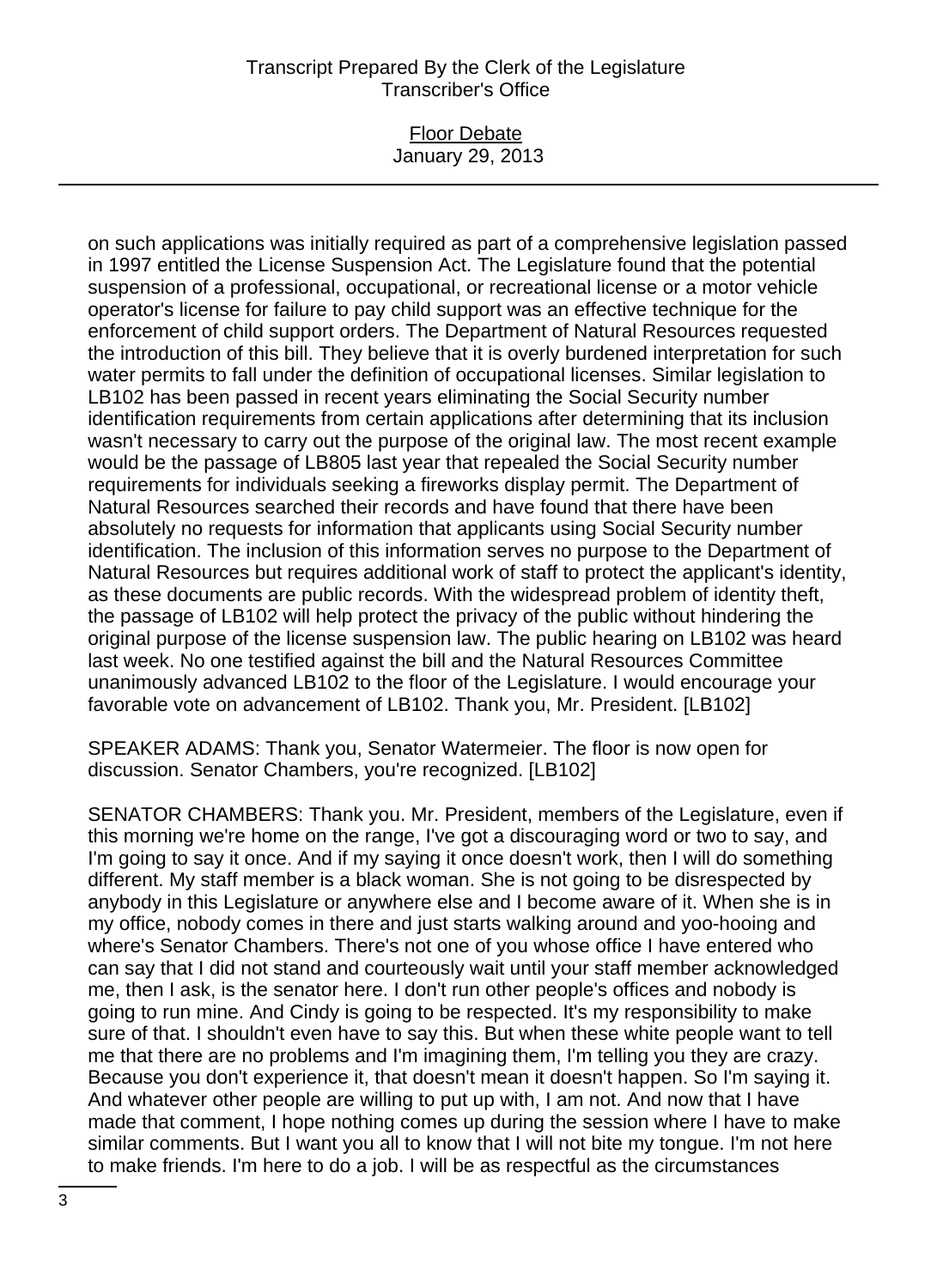# Transcript Prepared By the Clerk of the Legislature Transcriber's Office

### Floor Debate January 29, 2013

warrant. I will treat people the way I want to be treated. Nobody can treat me better than I will treat him or her. But when you cross a line, I'm going to let you know it. And I don't know what other black people who are here have let you get away with, but whatever you've gotten away with in the past you're not going to get away with it now. We're all adults and I would like to deal with things in a peaceable manner. I am a man of peace. I don't like friction where it is unnecessary, but I don't run from it. And if I were to take the time to say everything that is welling up in me because of this incident, I'd be here all morning. But I feel that this once, if at no other time in the session, I've made myself clear. And if I haven't, test me. Thank you, Mr. President. [LB102]

SPEAKER ADAMS: Thank you, Senator Chambers. Senator Carlson is recognized. [LB102]

SENATOR CARLSON: Thank you, Mr. President and members of the Legislature. I simply rise in support of LB102. And one of the things that came up in the hearing, the representative from Game and Parks made quite a statement about the difficulty that is imposed on them when these Social Security numbers are in the file and they have to be careful that they protect one's identity. And it's quite a process that they go through right now in order not to have that come up. And there was opportunity for other divisions of government to come in and say, no, this isn't good, we need to keep those, and there was none of that. And so I think it's the right thing to do and I would ask for your support of LB102. Thank you. [LB102]

SPEAKER ADAMS: Thank you, Senator Carlson. Are there other senators wishing to speak on the bill? Seeing none, Senator Watermeier, you're recognized to close. [LB102]

SENATOR WATERMEIER: Thank you, Mr. President. Just in closing, the requirement of a Social Security number on an application for water appropriation permits creates an unnecessary risk to the public and should be eliminated. I urge your advancement of LB102. Thank you. [LB102]

SENATOR ADAMS: Thank you, Senator Watermeier. The question is the advancement of LB102 to E&R Initial. All those in favor vote aye; all those opposed vote nay. Have all voted that wish to? Record, Mr. Clerk. [LB102]

CLERK: 42 ayes, 0 nays, Mr. President, on the advancement of LB102. [LB102]

SPEAKER ADAMS: The bill advances. Mr. Clerk, we will proceed to General File, LB91. [LB102 LB91]

CLERK: LB91, offered by Senator Ken Haar. (Read title.) Introduced on January 10 of this year, referred to the Natural Resources Committee for public hearing, advanced to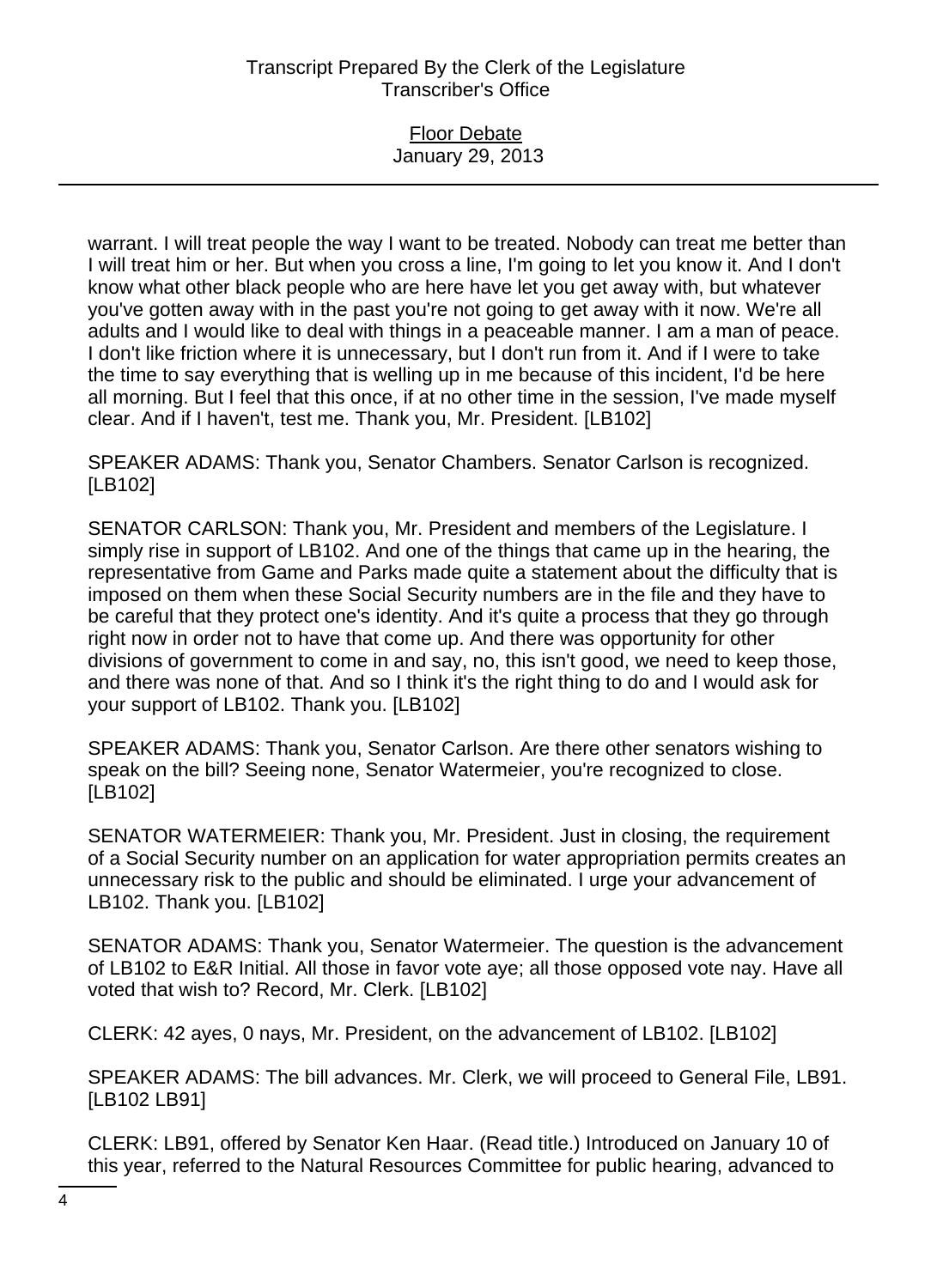General File. At this time I have no amendments to the bill, Mr. President. [LB91]

SPEAKER ADAMS: Thank you, Mr. Clerk. Senator Haar, you're recognized to open on LB91. [LB91]

SENATOR HAAR: Mr. President, members of the board, in bringing this bill I want to also do a job of informing a little bit about what these boards do. First of all, I guess the question is what do geologists do in Nebraska and...because we've got about 300 licensed people, licensed as geologists right now, not all of them are in the state of Nebraska but 300 licensed geologists. Basically, geologists are subsurface investigators. They try to figure out what's going on beneath the ground. And just to give you some examples of what these people do, the state of Nebraska has some geologists, for example, that look at cattle feedlots to see what the depth of the water is, whether the protections being in place are protecting the groundwater. When we were studying the Keystone Pipeline, there was one full-time geologist looking at, again, what's beneath the ground of that route. Some of you may know this, some may not, but Nebraska has one of the largest uranium mines in the United States and they employ quite a number of geologists because, again, they're working on what's beneath the soil. As oil and fracking become more common in Nebraska, there will be another need for geologists, again, to tell what's going on underground. And a lot of what they do in Nebraska has, of course, to do with groundwater, what's going on underneath the ground. The geologists have a board, just like the engineers and the architects. In fact, they all share the same office and the same staff. So this particular bill does a number of things. First of all, it changes the membership of the board to include a geologist faculty member of any college or university in Nebraska, not just UNL. Previously, the board member had to be from UNL but now we have programs at UNO, Kearney, Chadron, and other places that train geologists. Some of these changes are pretty minute. For example, you can use an embossed or a raised-paper seal instead of just a rubber-stamp seal, but these things are important. Another one allows for the board to require continuing education for geologists. Right now, engineers and architects have to undergo continuing education requirements to keep up their licenses. This would allow the Board of Geologists to also require that. A part of this talks about requiring reporting of felonies or moral turpitude and allows the board to deny applications based upon such reports. It changes the constitutional requirement for fines and fees. It adds geologic research and teaching to count...teaching experience to count as the requirement to become a licensed geologist. It establishes for reciprocity with other states that is not there now or is not at least firmly defined. And it allows substantial completion of geological coursework as opposed to finishing all coursework before taking the geologic exam. So I guess in short, all of these things may not mean a lot to you and me, who don't practice as a geologist, but these are all important things to protect the citizens of Nebraska when we have these professionals doing work for us. Thank you. [LB91]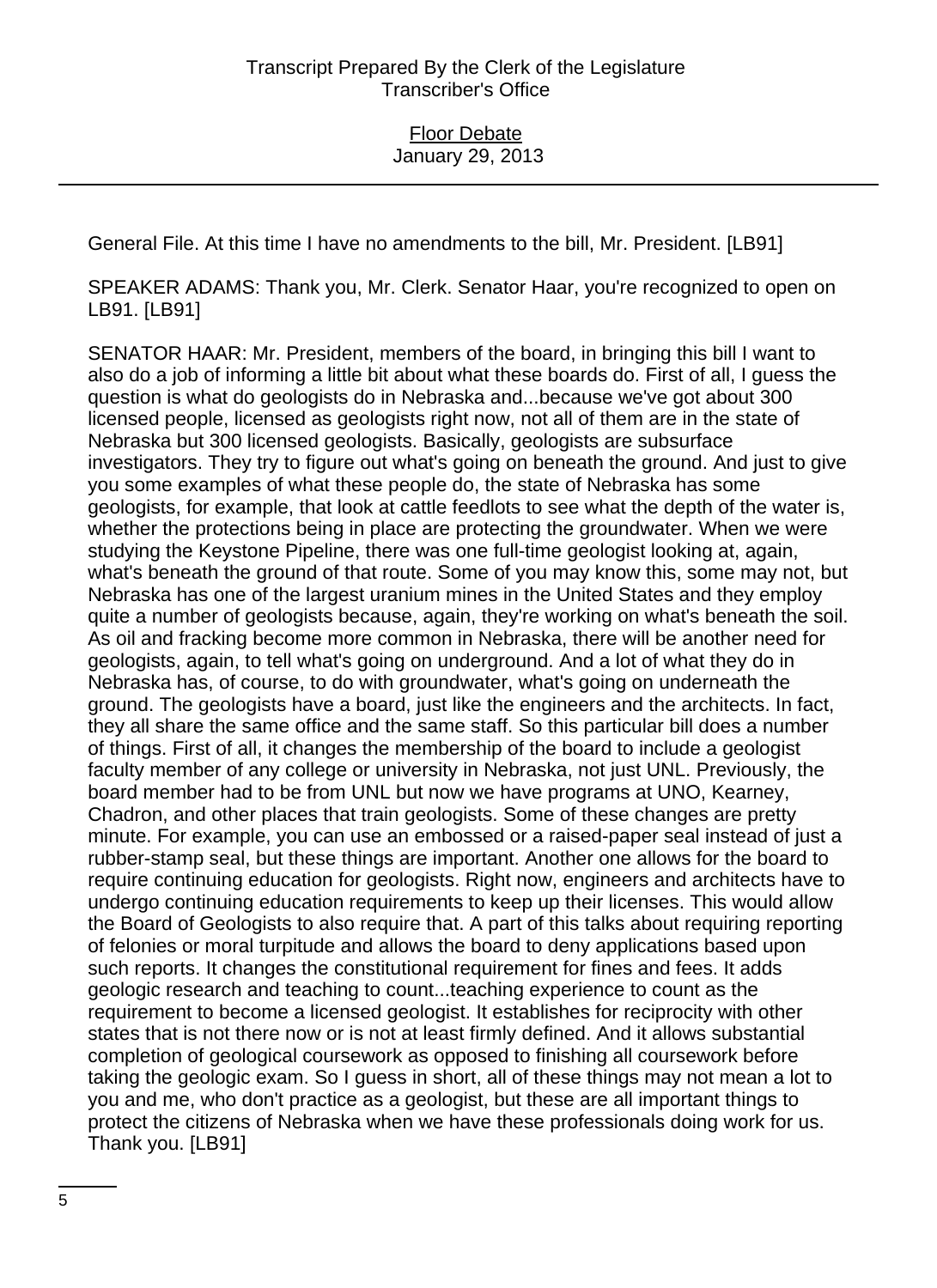SPEAKER ADAMS: Thank you, Senator Haar. The floor is now open for debate. Senator Schumacher, you're recognized. [LB91]

SENATOR SCHUMACHER: Thank you, Mr. Speaker. Would Senator Haar yield to a couple questions? [LB91]

SPEAKER ADAMS: Senator Haar, would you yield? [LB91]

SENATOR HAAR: Certainly. [LB91]

SENATOR SCHUMACHER: Senator Haar, I notice that in the bill there's some real changes to the reciprocity provisions, including now requiring, for reciprocity, in order to get through the licensing maze, you have practiced for 15 years in another state. Could you kind of explain why we have these changes in reciprocity and what's the reasoning for 15 years instead of 5 years or 25 years? [LB91]

SENATOR HAAR: You bet. Well, the number of 15 years is something that the board has asked to have. But the issue of reciprocity with other states gets confusing because other states have other tests in place that we don't require in Nebraska, that the Board of Geology does not require. And so this, in effect, says, you know, if you've practiced in Nebraska successfully for 15 years or in another state for 15 years, then there's a reciprocal agreement. But in terms of the actual number of years, that's something requested by the Geology Board and I think it's common across some other boards. [LB91]

SENATOR SCHUMACHER: Thank you, Senator Haar. It seems to me that 15 years of practice in another state really is a bit on the excessive side. I mean if we're going to require testing, let's requiring testing of everybody. But that seems very arbitrary. Almost looks like it's protectionism to try to limit people with ability from coming into the state who may have five years of outstanding practice, putting some additional hurdles before them. Fifteen years, those people may have less education than somebody just coming out of school that have been trained in the latest and greatest techniques of this profession. I can understand the desire of all professions to try to limit people coming in and competing with them, but that strikes me as a bit excessive. Thank you, Mr. Speaker. [LB91]

SPEAKER ADAMS: Thank you, Senator Schumacher. Are there any other senators wishing to speak? Seeing none, Senator Haar, you are recognized to close. [LB91]

SENATOR HAAR: Well, once again, I've pretty much described it in my opening. The actual issue of 15 years is something I will explore with the board and find out where they came up with that, get it to Senator Schumacher so that we can perhaps react to that on Select File. Thank you very much. [LB91]